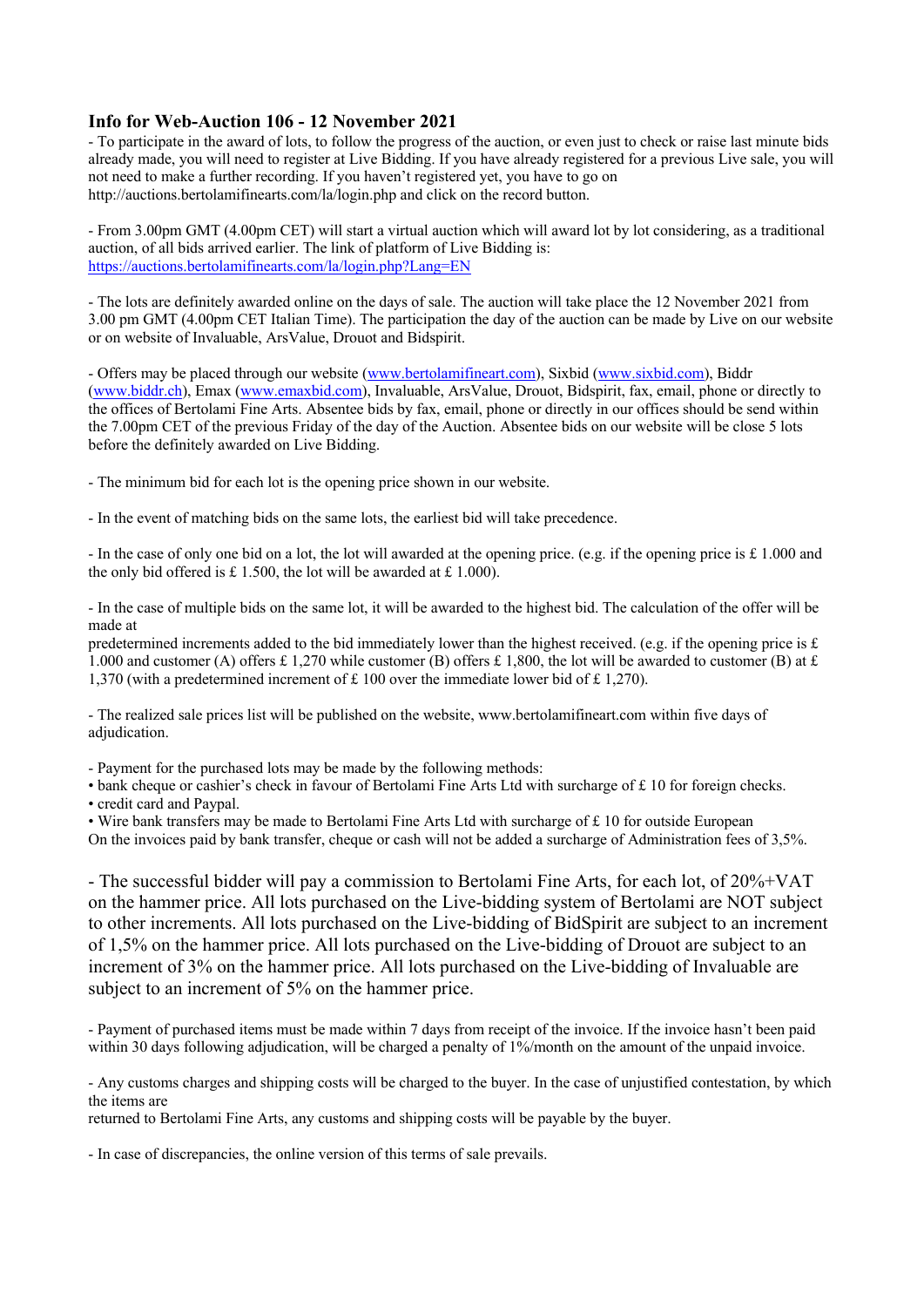| Amount bid £  | Predetermined increase £ |
|---------------|--------------------------|
| $0-99$        | 5                        |
| 100-199       | 10                       |
| 200-499       | 20                       |
| 500-999       | 50                       |
| 1.000-1.999   | 100                      |
| 2.000-4.999   | 200                      |
| 5.000-9.999   | 500                      |
| 10.000-19.999 | 1.000                    |
| 20.000-49.999 | 2.000                    |
| $50.000+$     | 5.000                    |

### **TERMS AND CONDITIONS**

This notice is addressed by Bertolami Fine Arts LTD to any person who may be interested in a Lot. Any additional information applicable to the Sale may be set out in the Catalogue for the Sale, in an insert in the Catalogue and/or in a notice displayed at the Sale venue and you should read them as well. The terms and conditions of sales applied to both floor and online Bertolami Fine Arts LTD sales are the ones on the bertolamifinearts.com site and not those published in the printed catalogs.

### **1. OUR ROLE**

In its role as Auctioneer of Lots, Bertolami Fine Arts LTD acts solely for and in the interests of the Seller. Our experts are available to prospective buyers to provide information about lots for sale. The Seller has authorized Bertolami Fine Arts LTD to sell the Lot as its agent on its behalf and, save where we explicitly make it clear to the contrary, Bertolami Fine Arts LTD acts only as agent for the Seller. Any statement or representation we make in respect of a Lot is made on the Seller's behalf. Bertolami Fine Arts LTD does not owe or undertake or agree to any duty or responsibility to you in contract or tort (whether direct, collateral, express, implied or otherwise). If you successfully bid for a Lot and buy it, at that stage Bertolami Fine Arts LTD does enter into an agreement with the Buyer. The terms of that contract are set out in our Buyer's Agreement, which you will find beneath.

### **2. LOTS**

Subject to the Contractual Description printed in bold letters in the Entry about the Lot in the Catalogue, Lots are sold to the Buyer on an "as is" basis, with all faults and imperfections. Illustrations and photographs contained in the Catalogue (other than photographs forming part of the Contractual Description) or elsewhere of any Lots are for identification purposes only. They may not reveal the true condition of the Lot. A photograph or illustration may not reflect an accurate reproduction of the color(s) of the Lot. Lots are available for inspection prior to the Sale and it is for you to satisfy yourself as to each and every aspect of a Lot, including its authorship, attribution, condition, provenance, history, background, authenticity, style, period, age, suitability, quality, roadworthiness (if relevant), origin, value and estimated selling price. It is your responsibility to examine any Lot in which you are interested. It should be remembered that the actual condition of a Lot may not be as good as that indicated by its outward appearance. We can assist in arranging facilities for you to carry out or have carried out more detailed inspections and tests. Please ask our staff for details. Any person who damages a Lot will be held liable for the loss caused.

### **3. DESCRIPTIONS OF LOTS AND ESTIMATES**

#### *Contractual Description of a Lot*

The Catalogue contains a description of our experts and an image about each Lot. *Estimates* 

The estimate is printed beside the description. Estimates are only the result of negotiations between Bertolami Fine Arts LTD and the Seller. They does not take into account any VAT or Buyer's fees. The estimate of each lot is in pound.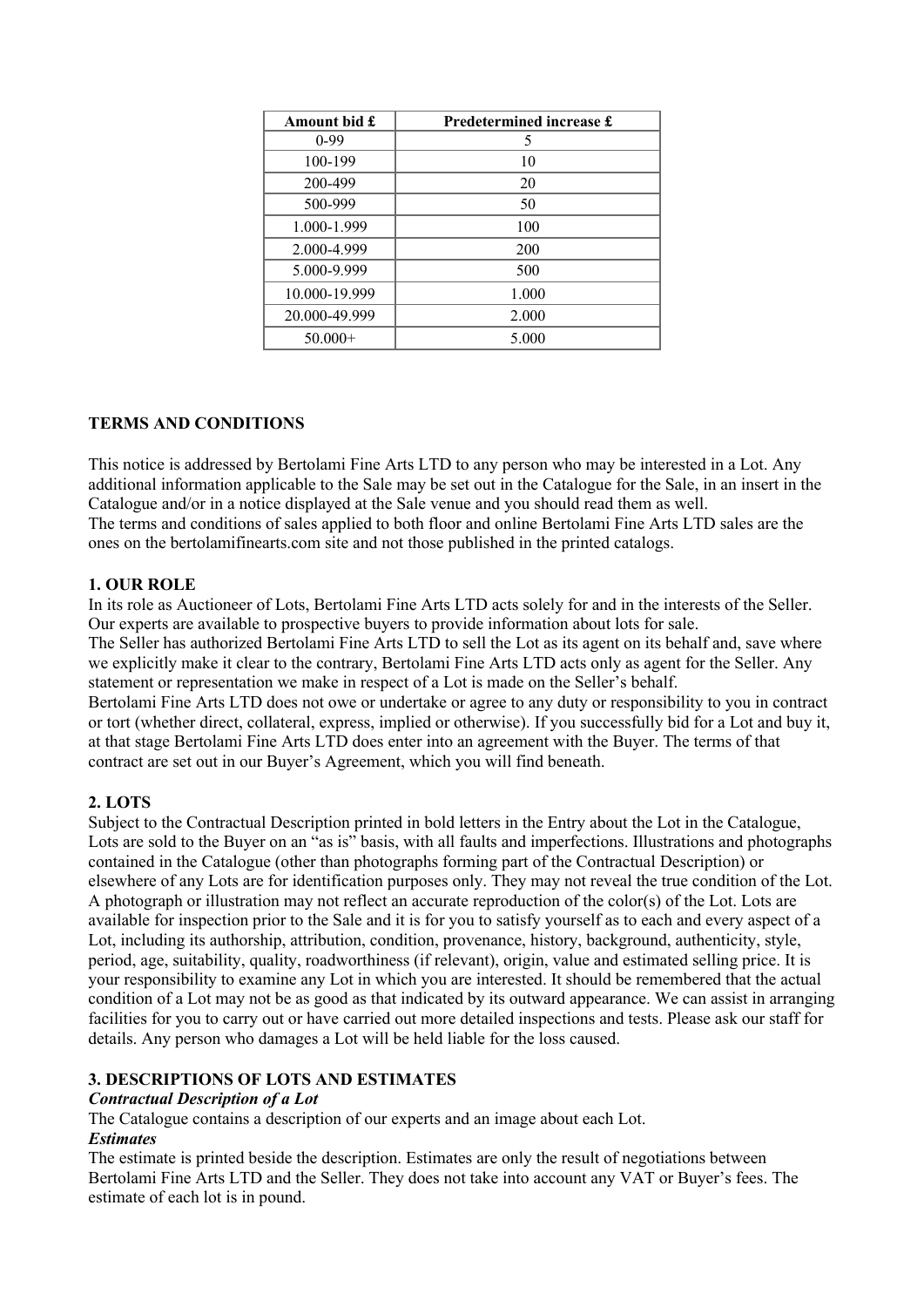### *Condition Reports*

Bertolami Fine Arts LTD can give to all customers the Condition Report on each lot. If so requested, this will be provided by Bertolami Fine Arts LTD on behalf of the Seller free of charge.

#### *The Seller's responsibility to you*

The seller undertakes to respect all contractual obligations listed here relating the sale of the items in the auction.

### *Bertolami Fine Arts LTD's responsibility to you*

Bertolami Fine Arts LTD acts as an intermediary for the sale and it commits itself to allow analysis, study or test for the interest of the seller and buyer unless they are invasive or damaging the item. *Alterations*

Descriptions and Estimates may be amended at Bertolami Fine Arts LTD discretion from time to time by notice given orally or in writing before or during a Sale or by publication. Each lot is available for examine before the sale.

### *Authenticity*

**The Auction House offers an unconditional and everlasting guarantee for the authenticity of objects**. All identifications and descriptions of the items sold in this catalogue are statements of opinion and were

# made in good faith.

# *Reserve Price*

BFA may accept absentee bids which are below the reserve price.

If the bidding ends before the reserve is reached, Bertolami Fine Arts will submit the consignor the highest absentee bid below the reserve price received. The decision of the seller will be communicated to the bidder within fifteen days from the auction date.

### **4. CONDUCT OF THE SALE**

Our Sales are public auctions which persons may attend and you should take the opportunity to do so. We do reserve the right at our sole discretion to refuse admission to our premises or to any Sale without stating a reason. We have complete discretion as to whether the Sale proceeds, whether any Lot is included in the Sale, the manner in which the Sale is conducted and we may offer Lots for Sale in any order we choose notwithstanding the numbers given to Lots in the Catalogue. You should therefore check the date and starting time of the Sale, whether there have been any withdrawals or late entries. Remember that withdrawals and late entries may affect the time at which a Lot you are interested in is put up for Sale. We have complete discretion to refuse any bid, to nominate any bidding increment we consider appropriate, to divide any Lot, to combine two or more Lots, to withdraw any Lot from a Sale and, before the Sale has been closed, to put up any Lot for auction again.

Some lots may carry a reserve. The auctioneer reserves the right not to sell an item below the confidential price, or will repurchase the item on behalf of the consignor or of BFA. If a reserve exists the auctioneer reserves the right to bid on any lot on behalf of the consignor up to the amount of the reserve against any floor or mail bidders. The auctioneer also reserves the right to bid on any lot on behalf of BFA. The Buyer will be the Bidder who makes the highest bid acceptable to the Auctioneer for any Lot (subject to any applicable Reserve) to whom the Lot is knocked down by the Auctioneer at the fall of the Auctioneer's hammer.

Any dispute as to the highest acceptable bid will be settled by the Auctioneer at his or her absolute discretion. All bids tendered will relate to the actual Lot number announced by the Auctioneer. An electronic currency converter may be used at the Sale. This equipment is provided as a general guide as to the equivalent amount in certain currencies of a given bid. All estimates are in POUNDS STERLING. We do not accept any responsibility for any errors which may occur in the use of the currency converter. We may use video cameras to record the Sale.

#### **5. BIDDING**

We do not accept bids from any person who has not completed and delivered to us one of our Bidding Forms, either our Bidder Registration Form, Absentee Bidding Form or Telephone Bidding Form. You will be asked for proof of identity, residence and references, which, when asked for, you must supply if your bids are to be accepted by us. Please bring your passport, driving license (or similar photographic proof of identity) and proof of address. We may request a deposit from you before allowing you to bid. We may refuse entry to a Sale to any person even if that person has completed a Bidding Form.

#### **Bidding in person**

You should come to our Bidder registration desk at the Sale venue and fill out a Bidder Registration Form on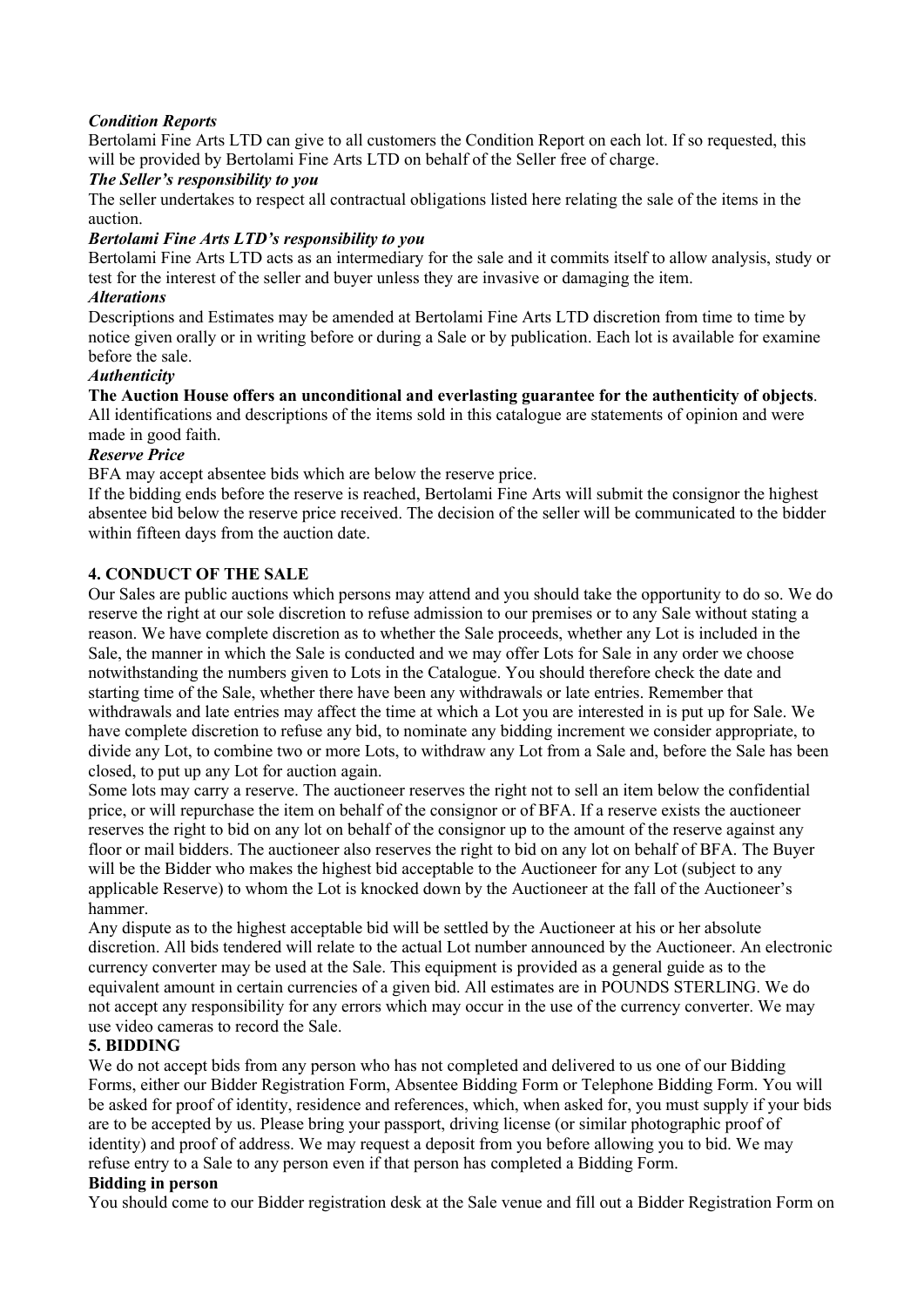(or, if possible, before) the day of the Sale. The bidding number system is sometimes referred to as "paddle bidding". You will be issued with a large card (a "paddle") with a printed number on it. This will be attributed to you for the purposes of the Sale. Should you be a successful Bidder you will need to ensure that your number can be clearly seen by the Auctioneer and that it is your number which is identified as the Buyer's. You should not let anyone else use your paddle as all Lots will be invoiced to the name and address given on your Bidder Registration Form. Once an invoice is issued it will not be changed. If there is any doubt as to the Hammer Price of, or whether you are the successful Bidder of, a particular Lot, you must draw this to the attention of the Auctioneer before the next Lot is offered for Sale**.** At the end of the Sale, or when you have finished bidding please return your paddle to the Bidder registration desk.

#### **Bidding by telephone (only available on lots with a low estimate greater than £500)**

If you wish to bid at the Sale by telephone, please complete a Telephone Bidding Form, which is available from our offices or in the Catalogue. Please then return it to the office responsible

for the Sale at least 24 hours in advance of the Sale. It is your responsibility to check with our Bids Office that your bid has been received. Telephone calls will be recorded. The telephone bidding facility is a discretionary service and may not be available in relation to all Lots. We will not be responsible for bidding on your behalf if you are unavailable at the time of the Sale or if the telephone connection is interrupted during bidding. Our staff will be available for phone calls in foreign languages as long as previously agreed upon.

### **Bidding by post or fax**

Absentee Bidding Forms can be found in the back of this Catalogue and should be completed and sent to the office responsible for the Sale. It is in your interest to return your form as soon as possible, as if two or more Bidders submit identical bids for a Lot, the first bid received takes preference. In any event, all bids should be received at least 24 hours before the start of the Sale. Please check your Absentee Bidding Form carefully before returning it to us, fully completed and signed by you. It is your responsibility to check with our Bids Office that your bid has been received. This additional service is complimentary and confidential. Such bids are made at your own risk and we cannot accept liability for our failure to receive and/or place any such bids. All bids made on your behalf will be made at the lowest level possible subject to Reserves and other bids made for the Lot. Where appropriate your bids will be rounded down to the nearest amount consistent with the Auctioneer's bidding increments. New Bidders must also provide proof of identity and address when submitting bids. Failure to do this will result in your bid not being placed.

#### **Bidding via the internet**

Please visit our Website at www.bertolamifinearts.com for details of how to bid via the internet.

### **Bidding through an agent**

Bids will be accepted as placed on behalf of the person named as the principal on the Bidding Form although we may refuse to accept bids from an agent on behalf of a principal and will require written confirmation from the principal confirming the agent's authority to bid. For further details, please contact Customer Services of Bertolami Fine Arts LTD.

### **6. CONTRACTS BETWEEN THE BUYER AND SELLER AND THE BUYER AND BERTOLAMI FINE ARTS LTD**

On the Lot being knocked down to the Buyer, a Contract for Sale of the Lot will be entered into between the Seller and the Buyer on the terms of the Contract for Sale set out in Appendix 1 at the back of the Catalogue. You will be liable to pay the Purchase Price, which is the Hammer Price plus any applicable VAT. At the same time, a separate contract is also entered into between us as Auctioneers and the Buyer. Please read the terms of the Contract for Sale and our Buyer's Agreement contained in the Catalogue in case you are the successful Bidder. We may change the terms of either or both of these agreements prior to them being entered into, by setting out different terms in the Catalogue and/or by placing an insert in the Catalogue and/or by notices at the Sale venue and/or by oral announcements before and during the Sale.

### **7. BUYER'S PREMIUM AND OTHER CHARGES PAYABLE BY THE BUYER**

Under the Buyer's Agreement, a premium (the Buyer's Premium) is payable to us by the Buyer in accordance with the terms of the Buyer's Agreement and at rates set out below, calculated by reference to the Hammer Price and payable in addition to it. Storage charges and Expenses are also payable by the Buyer as set out in the Buyer's Agreement. The following Buyer's Premium is written within the "information for buyers".

In order to harmonize tax procedures among EU countries, with effect from 1 January 2001 new rules were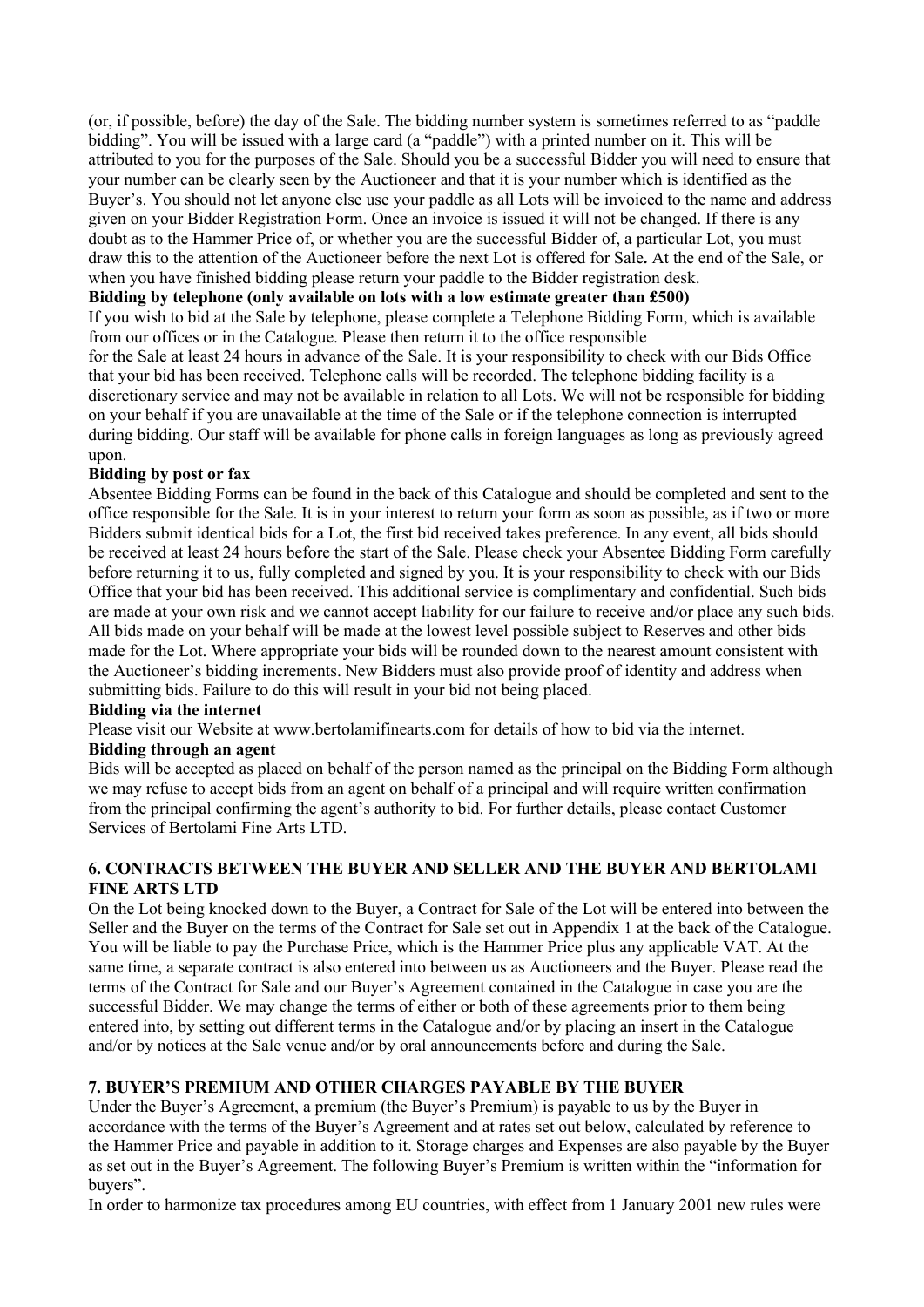introduced with the extension to the Auction Houses of the margin scheme. Article. 45 of Law 342 of 21 November 2000 provides for the application of the scheme to sales concluded in execution of contracts of commission defined:

• private clients;

• clients to tax that the operation subject to the margin scheme;

• Customers who have not been able to deduct the tax in accordance with Art. 19, 19 bis, and 19-bis2 the DPR. 633/72 (which have sold well in free ex-Art. 10, 27-d)

• customers who benefit from the exemption arrangements provided for small businesses in the State of origin.

By virtue of special legislation, in cases mentioned above any VAT tax, or a sum in lieu of VAT, if applicable, it is charged by the Auction House. No symbol will be used for lots sold under the margin scheme.

#### **8. PAYMENT**

The payment of the sold lots must be made immediately after the auction and can be made by bank transfer, cash, check, bank check bank account, credit card (Visa or Mastercard). Were exceptional exchange rate variations to occur due to imponderable situations, Bertolami Fine Arts LTD may, at its sole discretion, issue invoices in UK pounds (GBP), US dollars (USD), Euros (EUR).

If the invoices are in terms of Euros or US dollars, we will apply the exchange rate between UK pounds and Euros or UK pounds and US dollars prevailing at the time of the contract of sale (auction date).

Bertolami Fine Arts LTD will bill to the same person that is at the registration of the pallet unless previously agreed otherwise with the Administration.

As required by law, Bertolami Fine Arts LTD is obliged to call for their customers to show an identity document (identity card, driving license, passport) and confirmation of address.

Buyers wishing to pay by bank check must make arrangements with the Administration. It is not possible to deliver the goods before the payment by check or bank draft until encashment of the check, unless otherwise agreed prior to the auction.

You will find the bank details in the invoice.

Payment can be made by Visa or Mastercard only by the cardholder.

Bertolami Fine Arts LTD reserves the right to check the source of the payments received. Bertolami Fine Arts LTD reserves the right to refuse payments received from people different from the purchaser. However, in limited circumstances and in any case with the consent of the seller, Bertolami Fine Arts LTD has the ability to offer buyers it deems reliable the option of paying for goods purchased at cadences deferred. The mode of deferred payment will be set out before the sale. Before considering whether or not to grant deferred payments, Bertolami Fine Arts LTD may ask for references and documentation on the reliability and identity of the buyer. It will not allow anyone to withdraw the lot prior to the payment, unless credit has been granted before the auction.

#### **9. COLLECTION**

It is Bertolami Fine Arts LTD policy to request proof of identity on collection of a lot. Lots will be released to you or your authorized representative when full and cleared payment has been received by Bertolami Fine Arts LTD.

#### **10. STORAGE**

Storage and handling charges may apply. For information concerning post sale storage and charges, please contact our Customer office.

#### **11. LOSS OR DAMAGE**

Buyers are reminded that Bertolami Fine Arts LTD accepts liability for loss or damage to lots for a maximum period of ten (10) days after the date of the auction.

#### **12. SHIPPING**

Bertolami Fine Arts LTD Shipping Department can advise buyers on exporting and shipping property. You can contact the Customer service on the number that you see in our website.